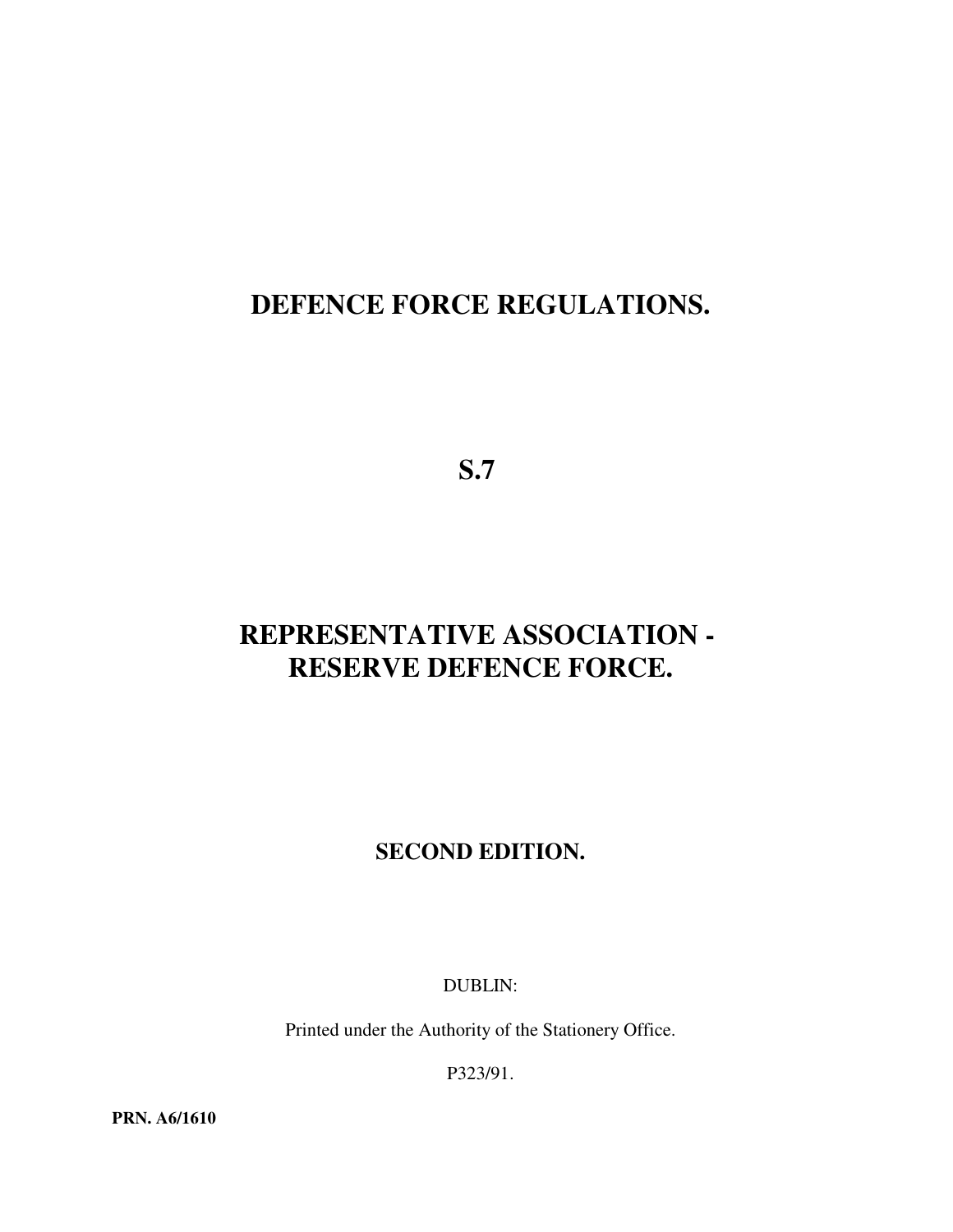# **DEFENCE FORCE REGULATIONS.**

**S. 7.**

 $\overline{a}$ 

 $\overline{a}$ 

An Roinn Cosanta.

# **REPRESENTATIVE ASSOCIATION - RESERVE DEFENCE FORCE**.

DUBLIN:

Printed under the authority of the Stationery Office.

P323/91.

(ii)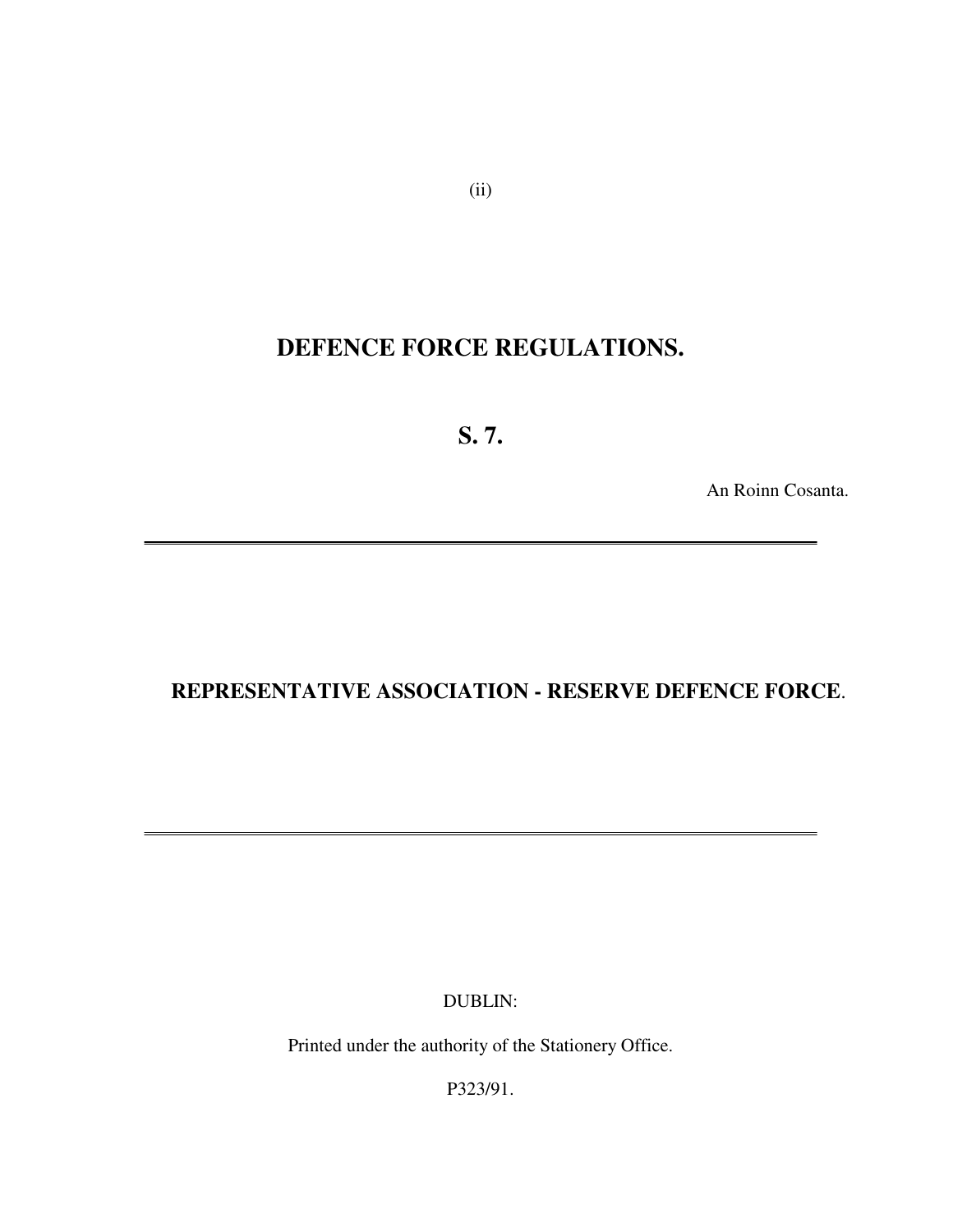# (iii)

#### **CONTENTS.**

# **Section I - Preliminary.**

# *Paragraph.*

1. Definitions.

#### **Section II - Reserve Defence Force Representative Association.**

- 2. Establishment of Reserve Defence Force Representative Association.
- 3. Association Affairs.
- 4. Membership of the Association.
- 5. Scope of Representation.
- 6. Other Activities of the Association.
- 7. Meetings at National and Local Level.
- 8. Communication with Media, etc.
- 9. Public Agitation.
- 10. Staffing of Association.
- 11. Subscriptions.
- 12. Visits to Military Barracks and Posts.
- 13. Association Meetings.
- 14. Constitution and Rules of Association.
- 15. Revocation

#### FIRST SCHEDULE - RESERVE DEFENCE FORCE REPRESENTATIVE ASSOCIATION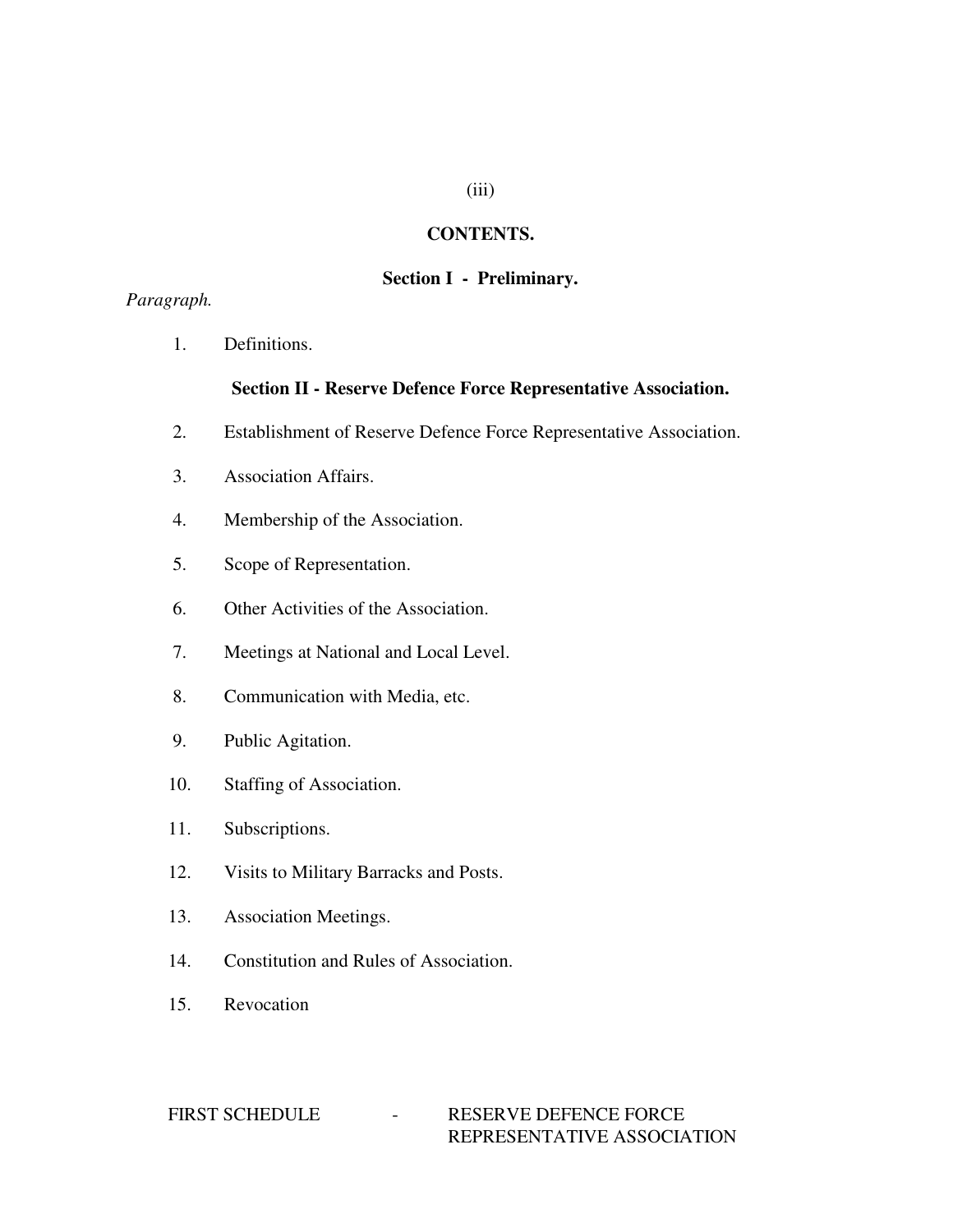# SECOND SCHEDULE - SCOPE OF REPRESENTATION

THIRD SCHEDULE - ACCOUNTS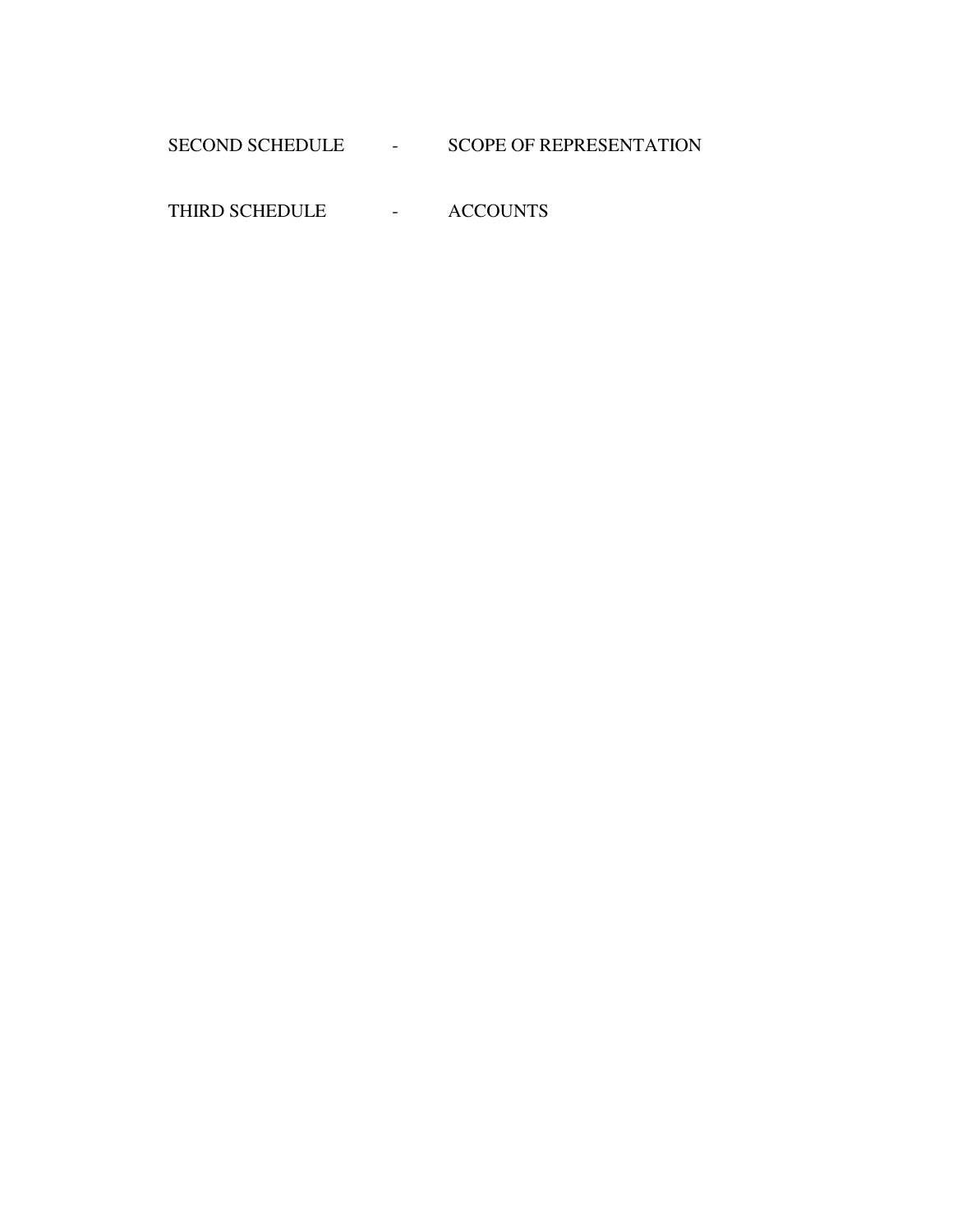# **Section I - Preliminary.**

# **Definitions.**

#### 1. In these regulations -

- (a) the expression "the Act" means the Defence (Amendment) Act, 1990;
- (b) the word "Minister" means the Minister for Defence;
- (c) the words "unit" and "sub-unit" shall have the meanings assigned to them in Defence Force Regulations R.5 (New Series);
- (d) the expression "the Association" means the association established by subparagraph (1) of paragraph 2 of these regulations;
- (e) "General Officer Commanding the Brigade" when used in these Regulations shall be construed so as to include and to mean, when the context so admits the General Officer Commanding, 1 Southern Brigade, the General Officer Commanding, 2 Eastern Brigade, the General Officer Commanding, 4 Western Brigade and the General Officer Commanding, Defence Forces Training Centre, and, where appropriate, the Flag Officer Commanding, Naval Service and the General Officer Commanding, Air Corps;
- (f) a reference by number to a paragraph is to the paragraph of these regulations bearing that number unless it is indicated that a reference to some other regulations is intended; and
- (g) all words importing a reference to persons of the male sex shall, except where the context otherwise requires, be construed as importing a reference to persons of either sex.

#### **Section II - Reserve Defence Force Representative Association.**

#### **Establishment of Reserve Defence Force Representative Association.**

- 2. (1) There shall stand established an association to be known as the "Reserve Defence Force Representative Association" (or in Irish "Comhlachas Ionadaitheach na nÓglach Cúltaca") for the purpose of representing members of the Army Reserve and the Naval Service Reserve in relation to the matters specified in the Second Schedule to these regulations.
	- (2) The provisions of the First Schedule to these regulations shall apply to the management and structure of the Association.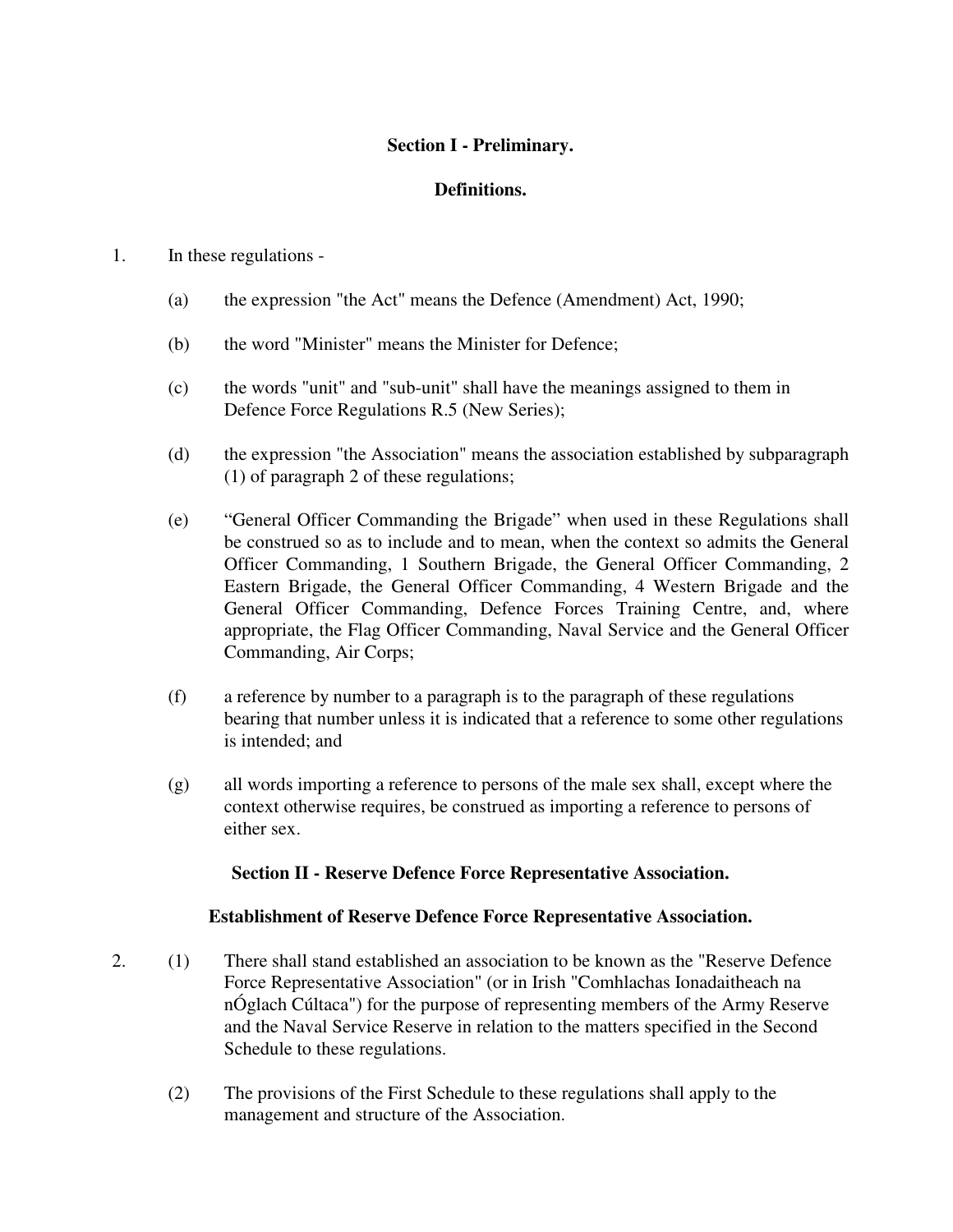# **Association Affairs.**

- 3. (1) Subject to the provisions of the Defence Acts, 1954 to 2006 and regulations made thereunder, the Association shall be independent in the formulation of its policy, in its deliberations and in its decision-making process. For those purposes the Association shall also be subject to its constitution and rules as approved, ratified and adopted in accordance with paragraph 14.
	- (2) Subject to the provisions of (3) hereof the Association shall be responsible for all expenses, costs and liabilities incurred by it in the conduct of its affairs and functions.
	- (3) The Association may be provided with such facilities and/or financial assistance as the Minister, with the consent of the Minister for Finance, may determine from time to time.
	- (4) The provisions of the Third Schedule to these regulations shall apply to the financial affairs of the Association.
	- (5) The Association shall succeed to the benefit of all rights, duties, assets, debts and liabilities accumulated and incurred during the period from 1 February, 1991 to 1 July, 1992 by an organisation, with aims and objectives consistent with those of the Association.

# **Membership of the Association.**

4. Subject to the provisions of the Act and these regulations and to any conditions that may be determined by the Association, membership of the Association shall be voluntary and shall be open to each member of the Army Reserve and the Naval Service Reserve.

#### **Scope of Representation.**

- 5. (1) Subject to section 2 of the Act, the matters which shall come within the scope of representation of the Association shall be those set out in the Second Schedule to these regulations.
	- (2) The matters referred to in the Second Schedule to these Regulations shall be processed at meetings at national level between representatives of the Association and representatives of the Department of Defence (civil and/or military) and, where appropriate, representatives of the Department of Finance.
	- (3) The matters which shall come within the scope of representation at:-
		- (a) Brigade level, in the case of the Army Reserve; and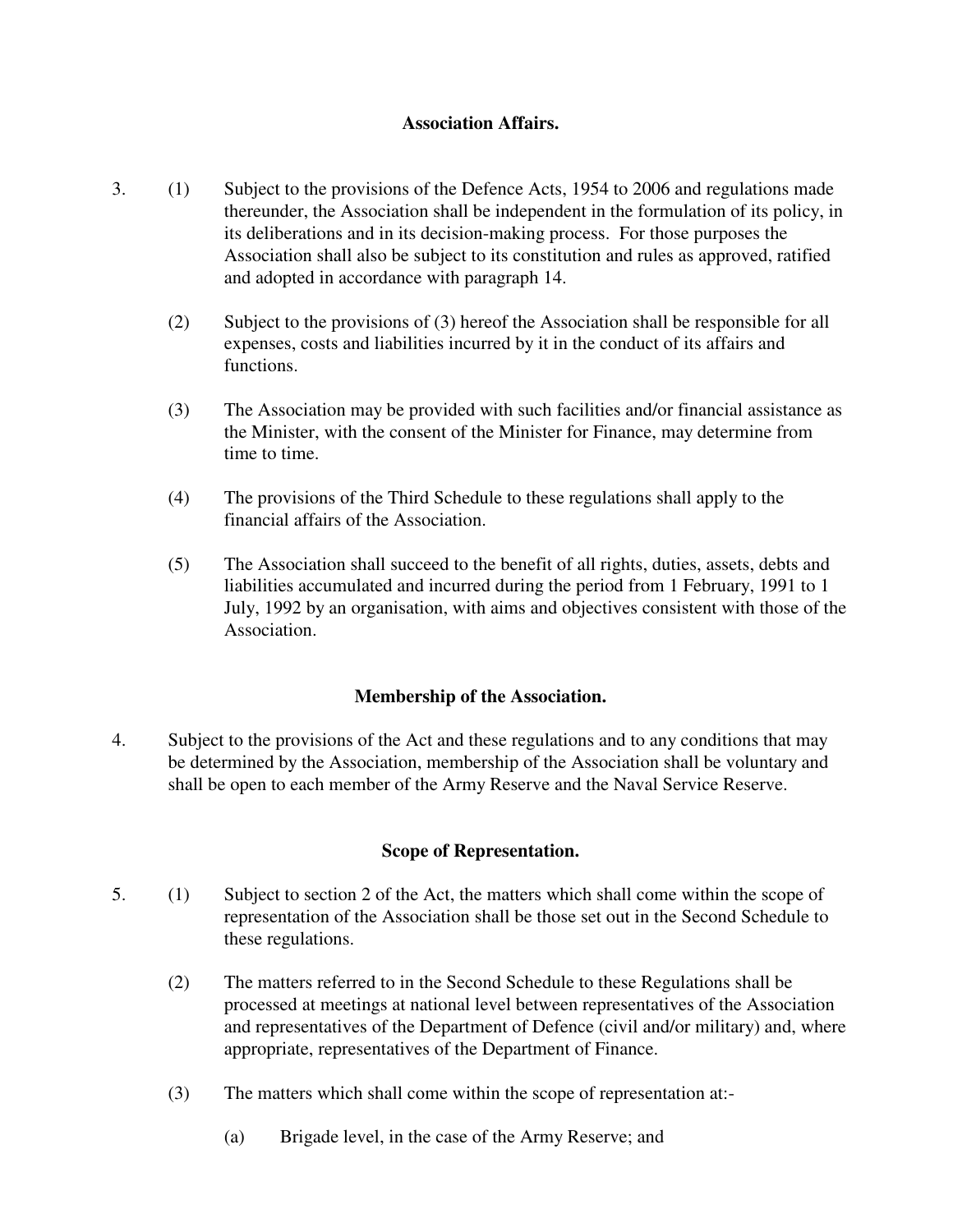(b) Naval Service Reserve level

shall be such aspects of the matters provided for in the Second Schedule to these Regulations as are of local application and as may be agreed between the Minister and the Association from time to time.

# **Other Activities of the Association.**

6. Provided that no expenditure of public moneys is involved the Association may also engage in such other activities as may be agreed from time to time between the Minister and the Association.

# **Meetings at National and Local Level.**

- 7. (1) Meetings at national level between representatives of the Association and representatives of the Department of Defence (civil and/or military) and, where appropriate, representatives of the Department of Finance shall be held not less frequently than once in any period of six months unless in any such period there is no subject for discussion when, by agreement between the Department and the National Executive of the Association, it shall be recorded that no meeting was required.
	- (2) In the case of the Army Reserve meetings at Brigade level between the General Officer Commanding the Brigade (or in his or her absence, the Command Executive Officer) and the representatives of the Brigade committee (Army Reserve) concerned shall be held not less frequently than once in any period of six months unless in any such period there is no subject for discussion when, by agreement between the General Officer Commanding the Brigade (or his or her representative) and the chairperson of the relevant Brigade committee (Army Reserve) it shall be recorded that no meeting was required.
	- (3) In the case of the Naval Service Reserve, meetings between the Flag Officer Commanding, Naval Service (or in his or her absence, an officer nominated by him of a rank not lower than Commander) and the representatives of the Naval Service Reserve Committee shall be held not less frequently than once in any period of six months unless in any such period there is no subject for discussion when, by agreement between the Flag Officer Commanding, Naval Service (or his or her representative) and the chairperson of the Naval Service Reserve Committee it shall be recorded that no meeting was required.
	- (4) In the case of the Defence Forces Training Authority (DFTA) Committee, meetings between the General Officer Commanding Defence Forces Training Centre (or in his or her absence, the Executive Officer) and the representatives of the DFTA Committee shall be held not less frequently than once in any period of six months unless in any such period there is no subject for discussion when, by agreement between the General Officer Commanding (or his or her representative) and the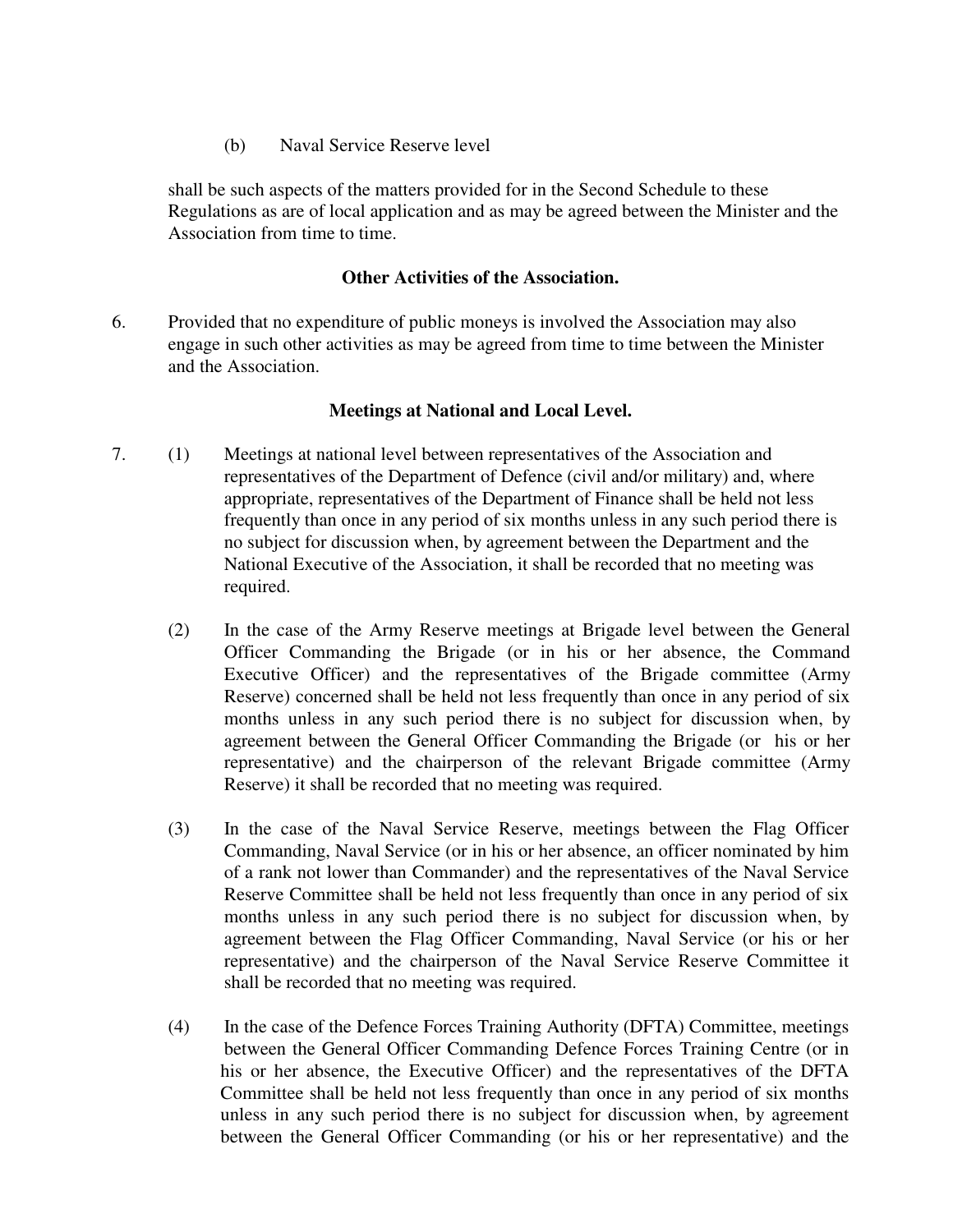Chairperson of the DFTA Committee it shall be recorded that no meeting was required.

(5) Where there is agreement between the General Officer Commanding the Brigade and the chairperson of the relevant Committee of the Association that a matter of importance requires to be discussed urgently arrangements shall be made accordingly. Where there is disagreement as to the urgency of a matter, the issue of urgency may be determined at National level.

# **Communication with Media, etc.**

- 8. (1) Notwithstanding the provisions of paragraphs 27 to 33 (both inclusive) of Defence Force Regulations A.7, the Association may, subject to subparagraphs (2) and (4) hereof, communicate with the press, radio and television and other organs of public opinion. Such communication shall be through the President or Chairperson, General Secretary or National Public Relations Officer.
	- (2) The permission provided for in subparagraph (1) hereof shall be subject to the condition that all comment and communications on the part of the Association or any person speaking on its behalf and all information published and circulated by it shall be strictly confined to:-
		- (i) the matters within the scope of representation of the Association as set out in the Second Schedule to these Regulations; and
		- (ii) the internal affairs of the Association.
	- (3) Subject to subparagraph (4) hereof, the Association may circulate material among its members for their information.
	- (4) No public statement or comment concerning a political matter shall be made by the Association.

# **Public Agitation.**

9. The Association shall not sponsor or resort to any form of public agitation as a means of furthering claims or for any other purpose whatsoever.

# **Staffing of Association.**

- 10. (1) Subject to subparagraph (3) hereof a person other than a member of the Army Reserve or the Naval Service Reserve shall not be employed or engaged by the Association.
	- (2) A person other than a member of the Army Reserve or the Naval Service Reserve shall not act as a representative or spokesperson for the Association pursuant to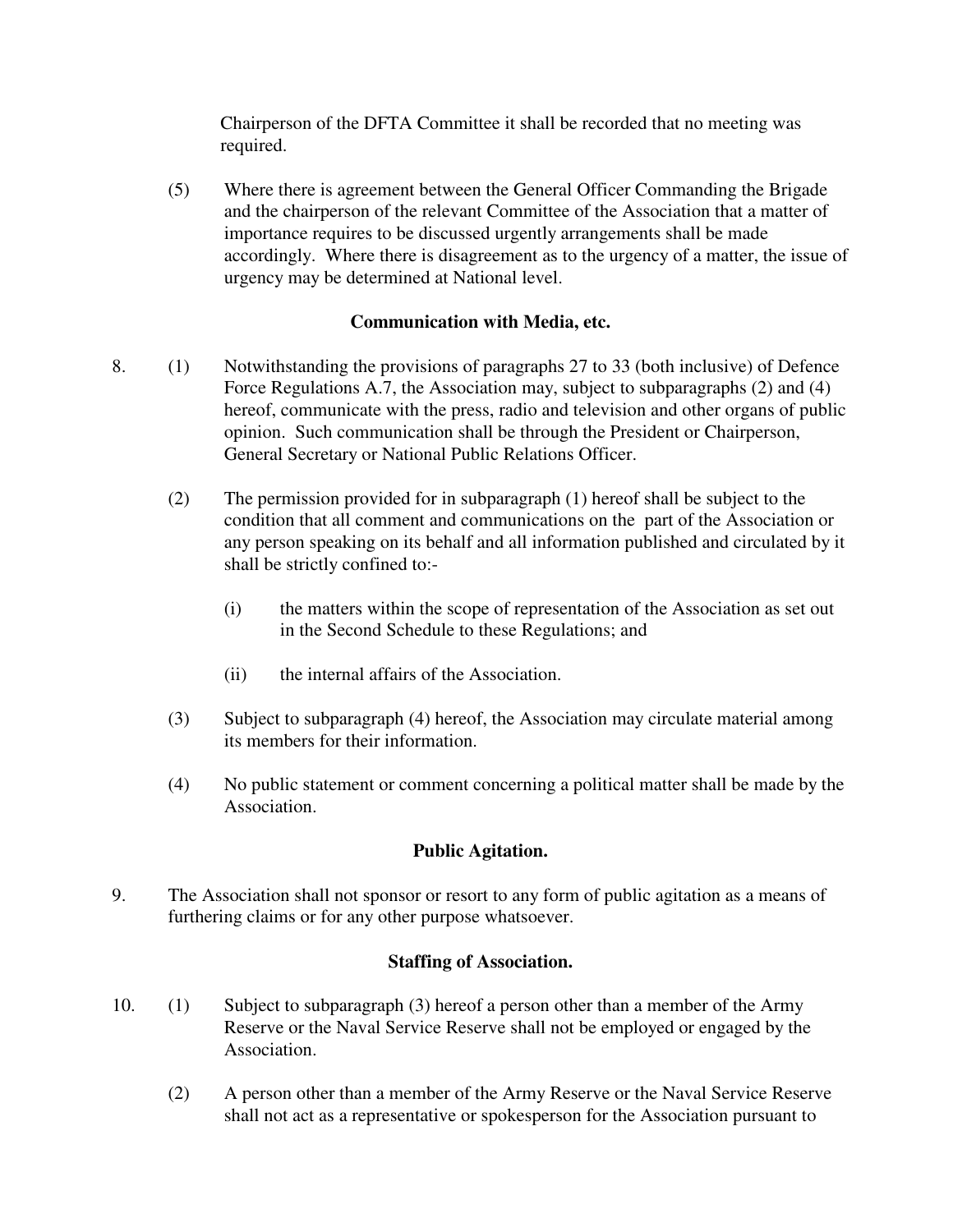subparagraph (1) of paragraph 9 or participate in its dealings with any military authority or with the Department of Defence.

- (3) The Association may
	- (i) employ staff for duties of a clerical nature; and
	- (ii) engage consultants and advisers

who are not members of the Defence Forces. Any person so employed or engaged may not act as a spokesperson for the Association pursuant to subparagraph (1) of paragraph 8 or participate in its dealings with any military authority or with the Department of Defence.

# **Subscriptions.**

- 11. (1) The Association shall be entitled to raise funds by means of subscriptions from its members to enable the discharge of its statutory functions.
	- (2) The Minister may, at the request of the Association and at his or her absolute discretion, make arrangements for the deductions of subscriptions at source from a member's remuneration with the agreement of such member. Subscriptions so deducted shall be paid to the Association at agreed intervals.
	- (3) The Association shall notify the Minister of the rate of any subscription which may be payable by its members pursuant to subparagraph (1) hereof and shall also advise the Minister of any subsequent changes in that rate.

# **Visits to Military Barracks and Posts.**

- 12. Subject to the exigencies of the service and subject to the prior consent of the officer commanding the barracks or post concerned -
	- (a) accredited office-holders of the Association may visit barracks or posts for the purpose of meeting local representatives of the Association; and
	- (b) elected representatives at Brigade level may visit barracks or posts within their Brigade area for the purpose of attending meetings of the Association.

# **Association Meetings.**

- 13. (1) The National Executive shall determine the location at which meetings of such executive will be held.
	- (2) The appropriate military authorities may, subject to the exigencies of the service, make available suitable accommodation to facilitate the holding of meetings of the Association.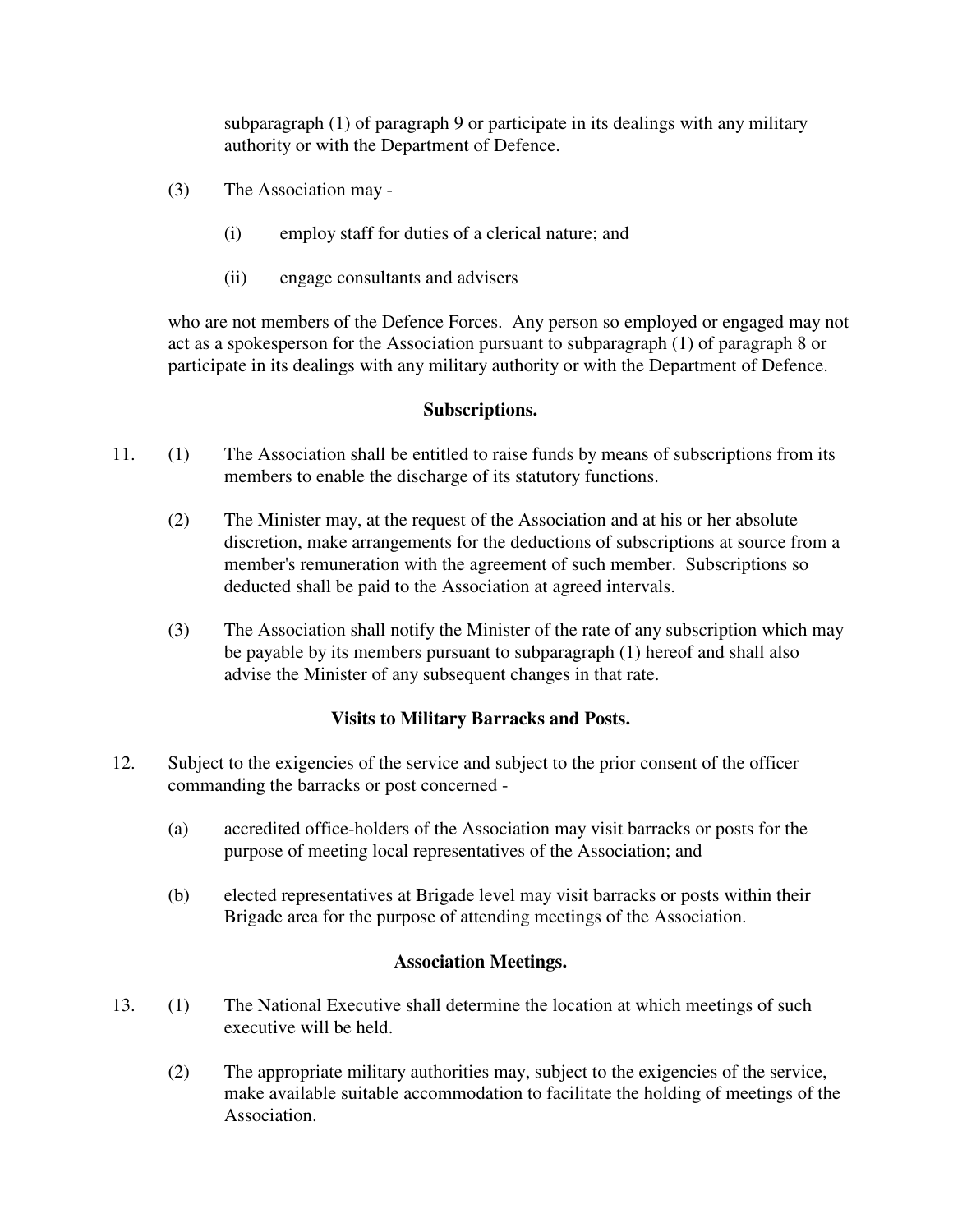- (3) Meetings between representatives or other members of the Association shall not take place while their unit or sub-unit is on operational duty.
- (4) The following meetings may be held between members of the Association:-
	- (a) a Annual Delegate Conference or Special Delegate Conference provided for in the First Schedule to these Regulations;
	- (b) a meeting of the National Executive;
	- (c) a meeting of a Brigade committee (Army Reserve);
	- (d) a meeting of unit/sub-unit representatives at Brigade and/or Naval Service Reserve level;
	- (e) a meeting of the Naval Service Reserve committee;
	- (f) a meeting of a unit/sub-unit committee; and,
	- (g) a general meeting of the members at sub-unit level, in the case of the Infantry and Artillery Corps, and at unit level, in the case of other Corps, Defence Forces Training Authority and the Naval Service Reserve, provided that not more than two such general meetings shall take place in any period of twelve months. All such meetings shall be held outside the usual training programmes. At least 10 days' formal notification of the intention to hold such a meeting shall be given to the Officer Commanding the unit concerned.

Meetings other than those referred to at  $(a)$ ,  $(b)$ ,  $(c)$ ,  $(d)$ ,  $(e)$ ,  $(f)$  and  $(g)$  above shall not be held without the permission of the Minister having first been obtained by the Association.

- (5) Where it is desired to hold Association meetings outside military or other Department of Defence premises, attendance at such meetings shall be confined to elected representatives and/or delegates of the Association except in the case of Annual and Special Delegate Conferences or Special General Meetings where guests may be invited to attend all or portion of such Conferences or Meetings.
- (6) Uniform shall not be worn by any person while attending a meeting of the Association outside military or other Department of Defence premises.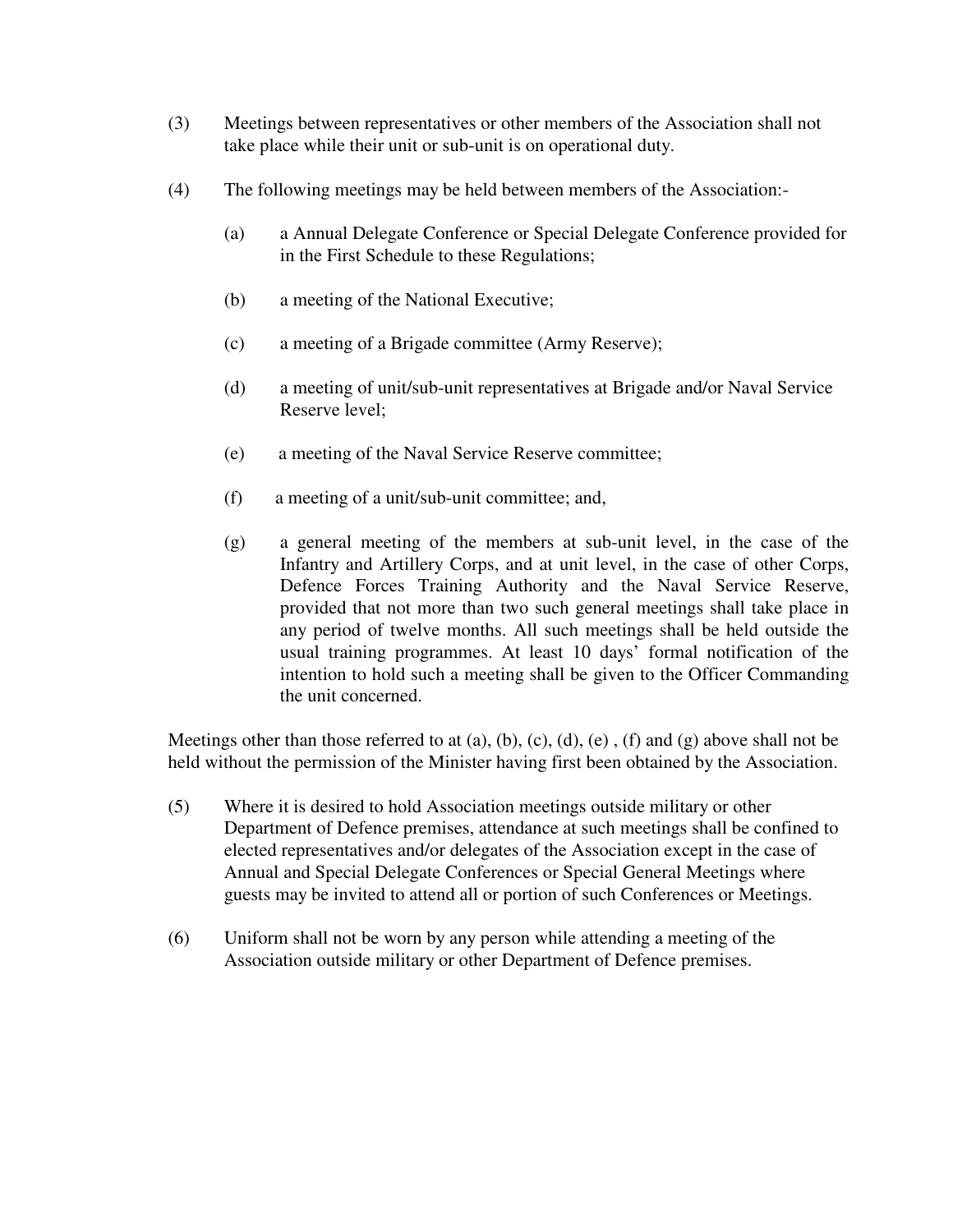# **Constitution and Rules of Association.**

- 14. (1) The constitution and rules of the Association and all amendments thereto shall be consistent with the provisions of the Defence Acts, 1954 to 2006 and with regulations and orders made under the authority of those Acts.
	- (2) The National Executive shall as soon as practicable, submit any amendments to the constitution and draft rules for the approval of the Minister before any ratification and adoption by the Association.
	- (3) When approved by the Minister, the draft constitution and draft rules of the Association shall be submitted as soon as possible to a Delegate Conference of the Association for ratification and adoption.
	- (4) If any question arises as to whether the constitution and rules of the Association are consistent with the provisions of the Defence Acts, 1954 to 2006 and with regulations and orders made under the authority of those Acts, the question shall be referred to the Minister who will examine the matter and give his or her directions thereon.
	- (5) The Minister shall, at any time, be entitled to be provided with a copy of the constitution and rules of the Association and all amendments thereto with a view to satisfying himself that they comply with the provisions of subparagraph (1) hereof and may direct amendment of any such constitution and rules to whatever extent he deems necessary in order to ensure such compliance.
	- (6) The procedures laid down in subparagraphs (2), (3), (4) and (5) hereof shall apply, mutatis mutandis, to any amendments which it is proposed to make to the constitution and rules of the Association.

15. Defence Force Regulations S.7 dated 2 July 1992 and all amendments thereto are hereby revoked.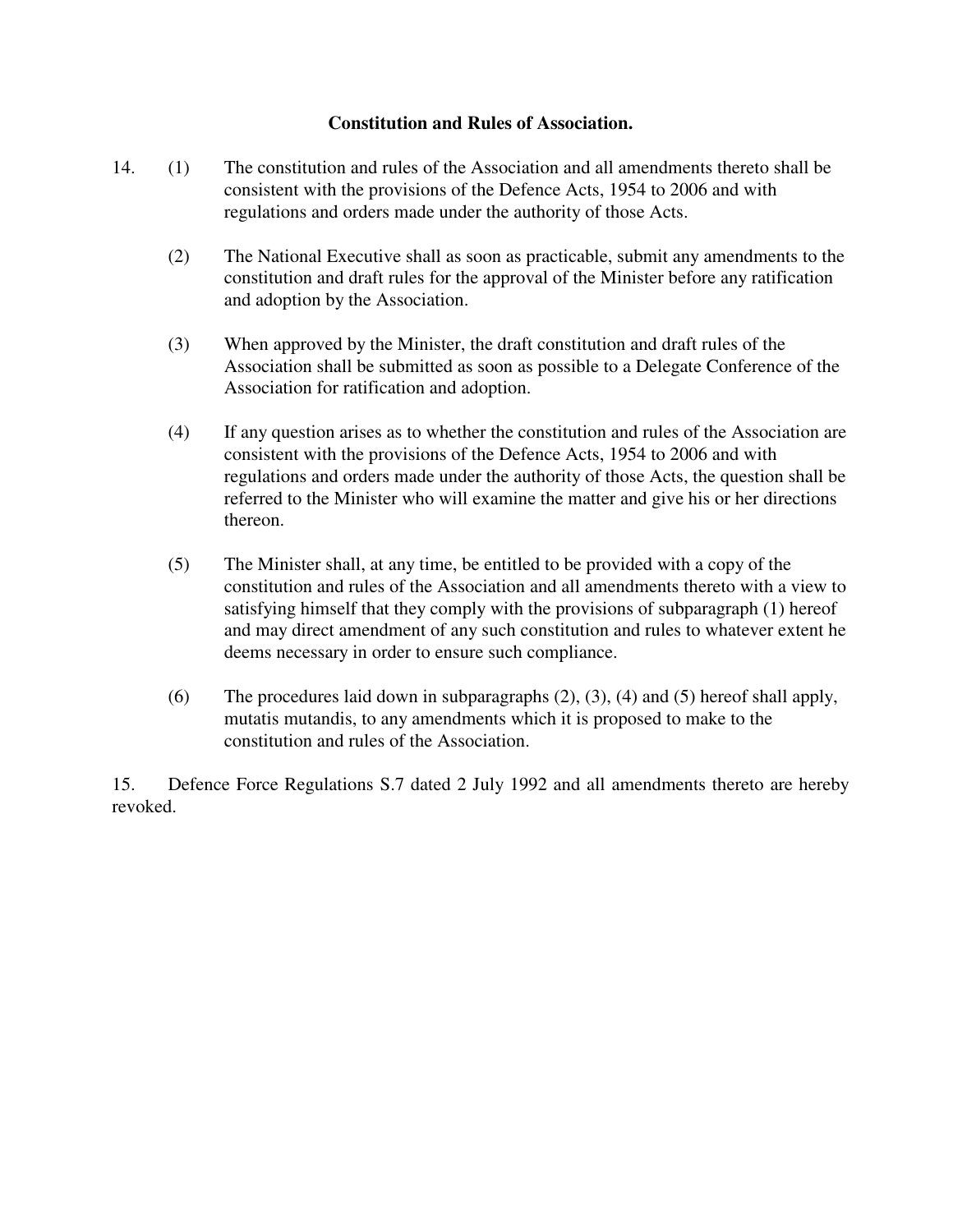Made and prescribed, with the consent of the Minister for Finance, in exercise of the powers in this behalf vested in me by Sections 2 and 5 of the Defence (Amendment) Act, 1990.

===================================================================

Willie O'Dea

MINISTER FOR DEFENCE.

18 September , 2006.

# **EXPLANATORY NOTE**

(This note is not part of the instrument and does not purport to be a legal interpretation).

These regulations deal with changes in the establishment of a representative association for members of the Reserve Defence Force arising from the reorganisation of the Reserve Defence Force.

#### DUBLIN:

Printed under the authority of the Stationery Office.

P.231/91.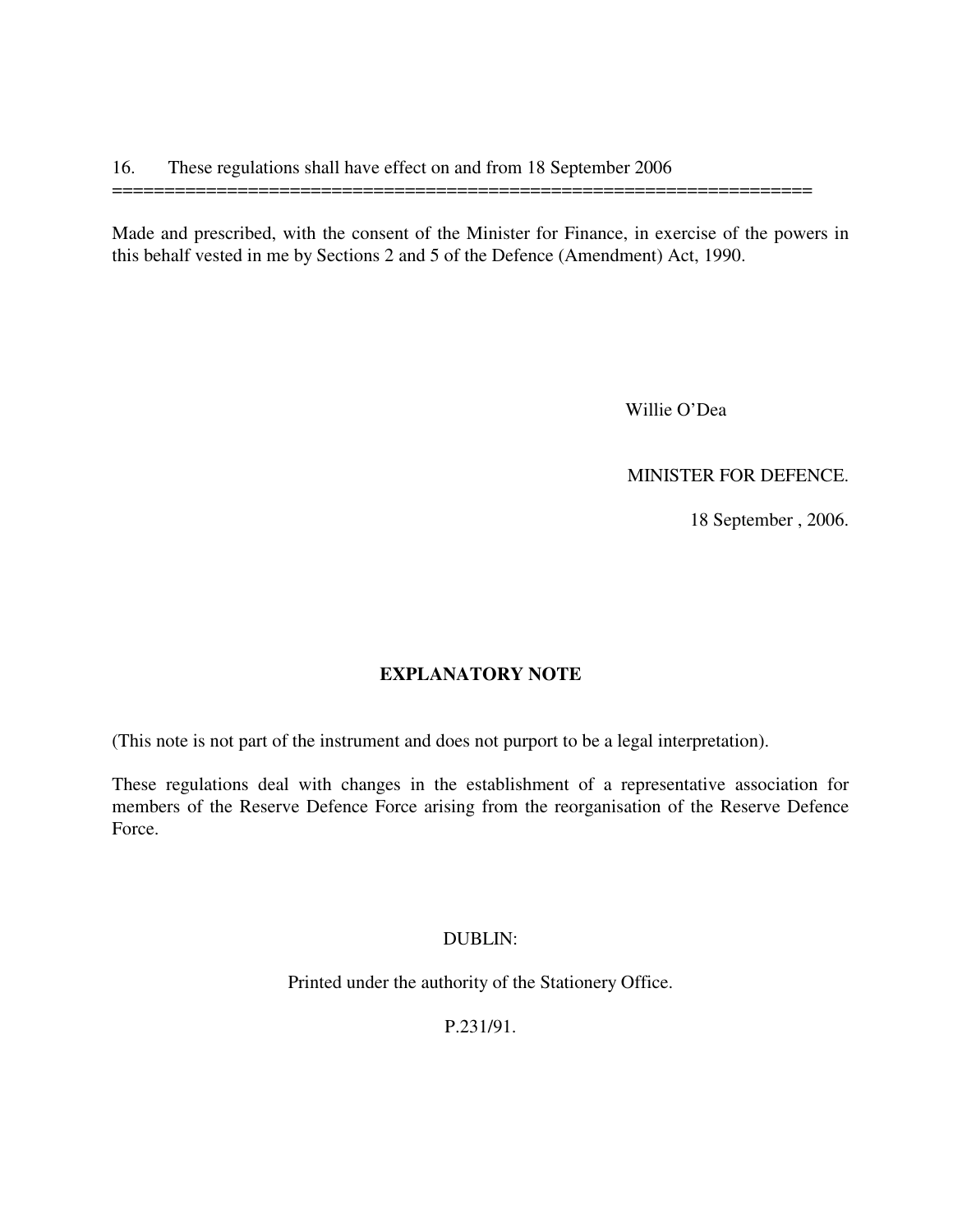# **FIRST SCHEDULE**.

#### **RESERVE DEFENCE FORCE REPRESENTATIVE ASSOCIATION**.

#### **THE ASSOCIATION**.

- (a) (1) The Association shall be known as the "Reserve Defence Force Representative Association" (or in Irish "Comhlachas Ionadaitheach na nÓglach Cúltaca").
	- (2) Subject to the provisions of the Act and these Regulations and to any conditions that may be determined by the Association membership of the Association shall be open to each member of the Army Reserve and the Naval Service Reserve.

# **MANAGEMENT**.

- (b) The management of the Association shall be vested in:-
	- (1) Delegate Conferences; and
	- (2) a National Executive.

# **UNIT/SUB-UNIT COMMITTEES**.

- (c) (1) The members of the Association in each sub-unit, in the case of the Infantry and Artillery Corps, and in each unit, in the case of other Corps, Naval Service Reserve and Defence Forces Training Centre, may elect by secret ballot at a unit/sub-unit, Annual or Special General Meeting from among themselves a committee consisting of
	- (i) a Chairperson, Honorary Secretary and Honorary Treasurer; and
	- (ii) two representatives to the relevant Brigade Committee or the Naval Service Reserve Committee, as the case may be and not more than one delegate to attend the Annual Delegate Conference or any Special Delegate Conference.

The manner in which the ballot, including nominations, is conducted shall be in accordance with the constitution and rules of the Association.

- (2) Any person elected in accordance with (1) hereof may resign at any time at his or her absolute discretion.
- (3) A person elected in accordance with (1) hereof shall cease to hold office on his or her ceasing to be a member of the Association or as provided for in the constitution and rules of the Association.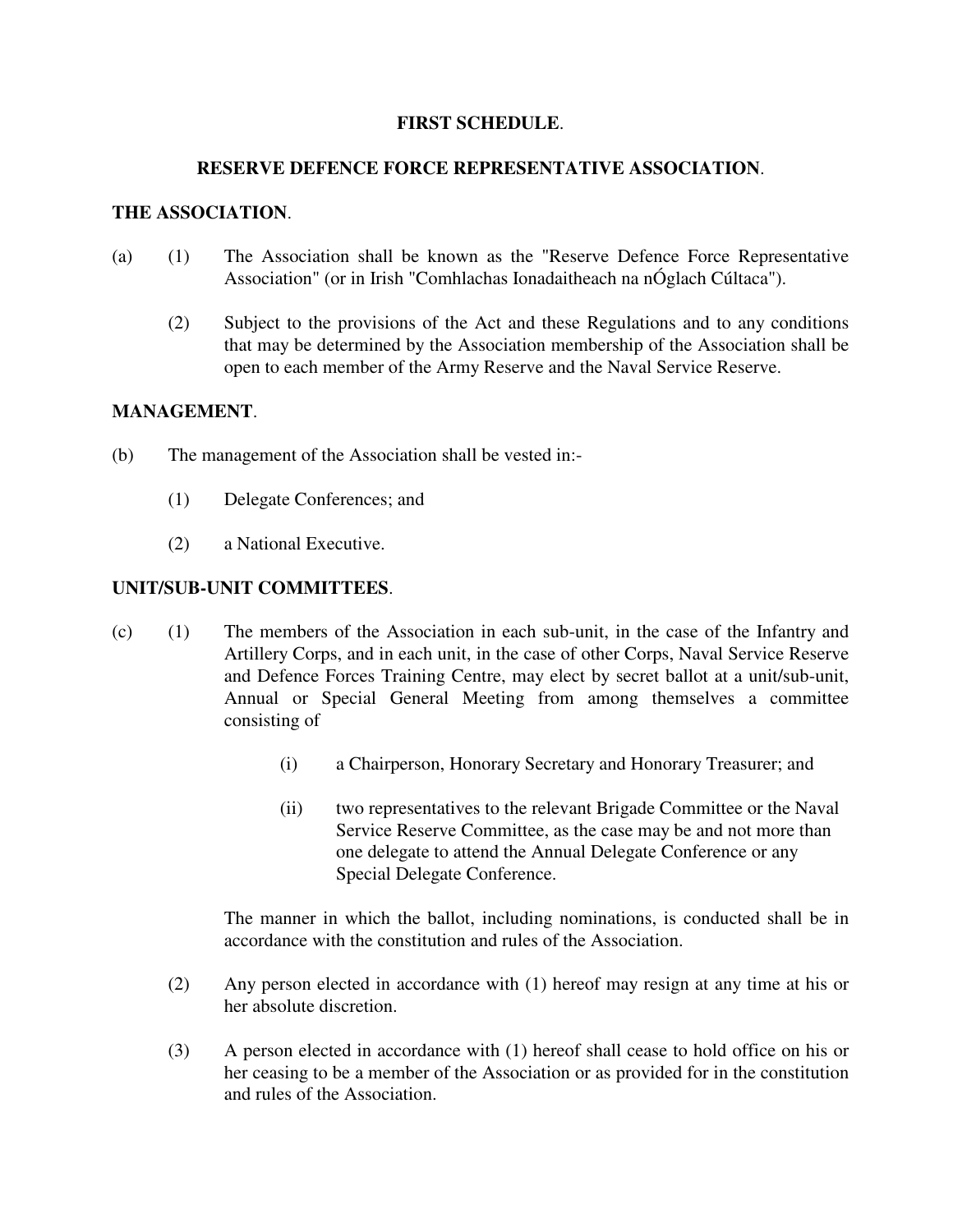- (4) Elections at unit/sub-unit level shall be held every second year in accordance with the constitution and rules of the Association.
- (5) Where a vacancy occurs on a unit/sub-unit committee, the committee shall have power to co-opt another person from among the members of the Association in the unit/sub-unit concerned to fill the vacancy during the period from the date of such co-option until the election of a new committee. The person to be co-opted shall be the person who received the highest number of votes but who failed to be elected in the last unit/sub-unit election or, where no such person exists, any other person from among the unit/sub-unit representatives in that Brigade or the Naval Service Reserve, or, where no such person exists, any other member of the Association in that unit/sub-unit, at the absolute discretion of the Brigade committee.

# **THREE BRIGADE COMMITTEES (ARMY RESERVE).**

- (d) (1) The affairs of the Association at Brigade level in so far as the Army Reserve is concerned shall be conducted by a Brigade committee (Army Reserve) in accordance with the constitution and rules of the Association.
	- (2) Each Brigade committee (Army Reserve) shall be elected by secret ballot of the unit/sub-unit representatives elected in that Brigade in accordance with  $(c)(1)(ii)$ hereof. The number of members of a Brigade committee shall be not more than nine. The election shall be held every two years in accordance with the constitution and rules of the Association. The manner in which the ballot, including nominations, is conducted shall be in accordance with the constitution and rules of the Association.
	- (3) In each Brigade the unit/sub-unit representatives elected in that Brigade in accordance with  $(c)(1)(ii)$  hereof shall elect the chairperson of the Brigade committee. The manner in which the ballot, including nominations, is conducted shall be in accordance with the constitution and rules of the Association.
	- (4) Each Brigade Annual General Meeting shall elect three of its delegates to act as members of the National Executive as provided for in the constitution and rules of the Association**.**
	- (5) A member of a Brigade committee (Army Reserve) shall cease to hold office on his or her ceasing to be a member of the Association or on his or her being posted to another Brigade or as may be provided for in the constitution and rules of the Association.
	- (6) Where a vacancy occurs on a Brigade committee (Army Reserve), the committee shall have power to co-opt another person to fill the vacancy during the period from the date of such co-option until the election of a new committee in accordance with (2) hereof. The person to be co-opted shall be the person who received the highest number of votes but who failed to be elected in the last Brigade election or, where no such person exists, any other person from among the unit/sub-unit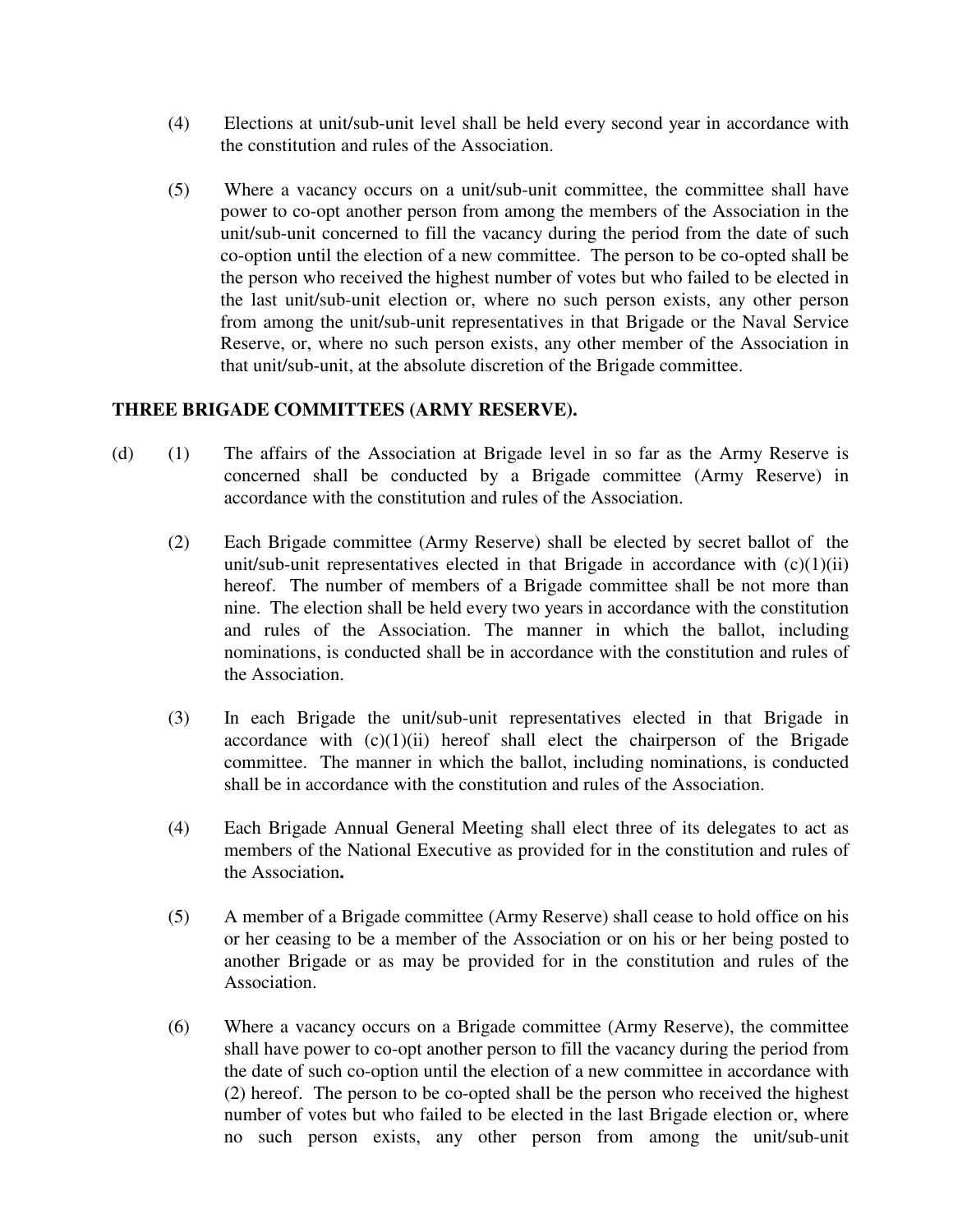representatives in that Brigade, or, where no such person exists, any other member of the Association in that Brigade, at the absolute discretion of the Brigade committee.

(7) An elected representative may resign from a Brigade committee at any time at his or her absolute discretion.

# **NAVAL SERVICE RESERVE COMMITTEE**.

- (e) (1) The affairs of the Association in so far as the Naval Service Reserve is concerned shall be conducted by the Naval Service Reserve committee in accordance with the constitution and rules of the Association.
	- (2) The Naval Service Reserve committee shall be elected by secret ballot of the unit representatives elected in accordance with  $(c)(1)(ii)$  hereof. The number of members of the committee shall be not more than seven. The election shall be held every two years in accordance with the constitution and rules of the Association. The manner in which the ballot, including nominations, is conducted shall be in accordance with the constitution and rules of the Association.
	- (3) The unit representatives elected in the Naval Service Reserve in accordance with  $(c)(1)(ii)$  hereof shall elect the chairperson of the Naval Service Reserve committee. The manner in which the ballot, including nominations, is conducted shall be in accordance with the constitution and rules of the Association.
	- (4) The Naval Service Reserve Annual General Meeting shall elect one of its delegates to act as a member of the National Executive as provided for in the constitution and rules of the Association.
	- (5) A member of the Naval Service Reserve committee shall cease to hold office on his or her ceasing to be a member of the Association or as may be provided for in the constitution and rules of the Association.
	- (6) Where a vacancy occurs on the Naval Service Reserve committee, the committee shall have power to co-opt another person to fill the vacancy during the period from the date of such co-option until the election of a new committee in accordance with (2) hereof. The person to be co-opted shall be the person who received the highest number of votes but who failed to be elected in the last Naval Service Reserve election or, where no such person exists, any other person from among the unit representatives in the Naval Service Reserve or, where no such person exists, any other person from among the unit representatives in the Naval Service Reserve, or where no such person exists any other member of the Association in the Naval Service Reserve, at the absolute discretion of the Naval Service Reserve committee.
	- (7) An elected representative may resign from the Naval Service Reserve committee at any time at his or her absolute discretion.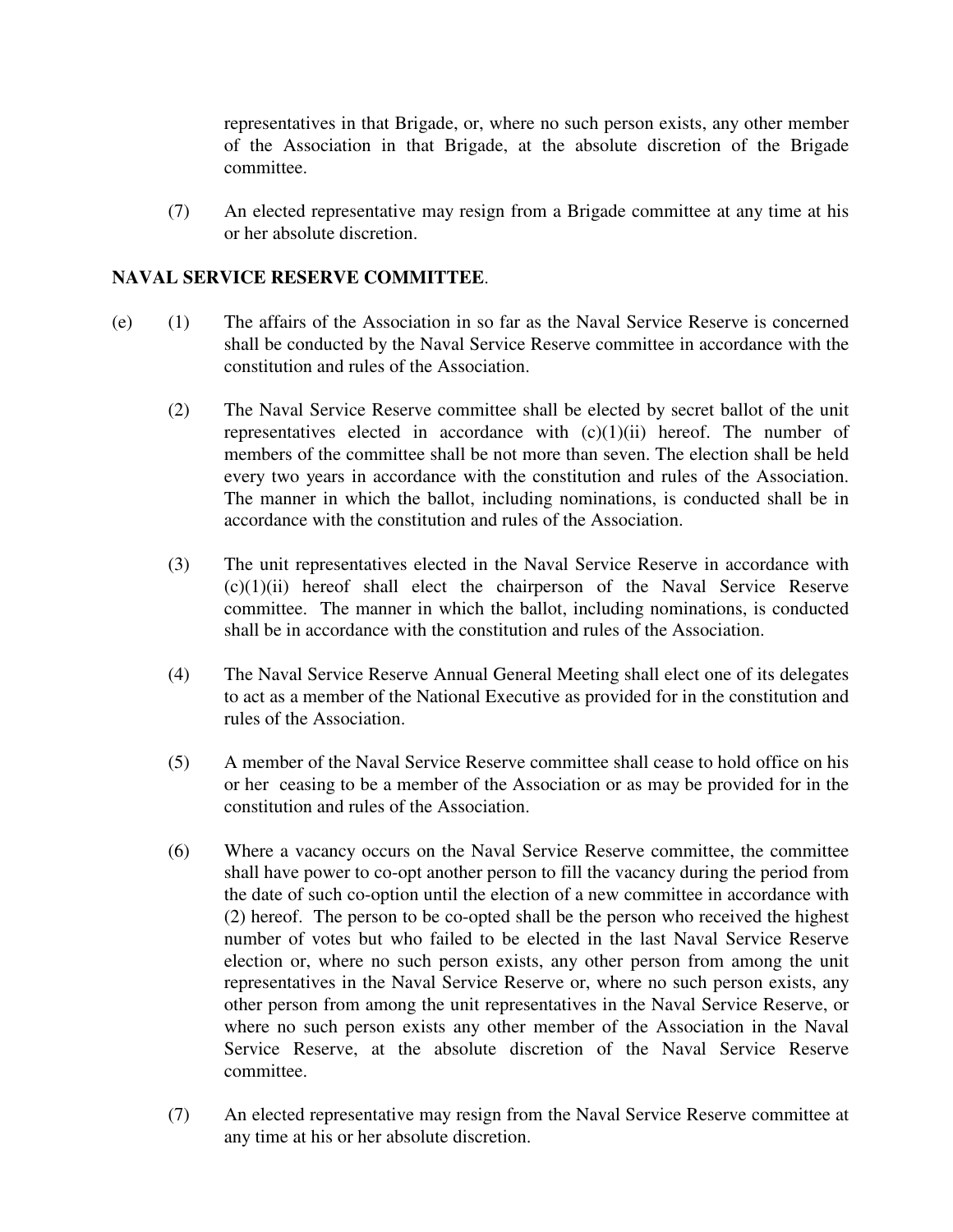#### **NATIONAL EXECUTIVE.**

- (f) (1) The following members of the Reserve Defence Force shall constitute the National Executive of the Association:-
	- (i) nine representatives three from each Brigade of the Army Reserve elected in accordance with (d)(4) hereof;
	- (ii) one representative of the Naval Service Reserve elected in accordance with  $(e)(4)$  hereof;
	- (iii) three members elected by secret ballot by a Annual Delegate Conference or Special Delegate Conference from among its delegates in accordance with the provisions of the constitution and rules of the Association.
	- (iv) the President of the Association shall be a member of the National Executive while holding the office of President.
	- (2) A member of the National Executive shall cease to hold office on his or her ceasing to be a member of the Association or as may be provided for in the constitution and rules of the Association.
	- (3) Where a vacancy occurs on the National Executive in respect of a member appointed under:-
		- (i) (f)(1)(i) or (f)(1)(ii) hereof, the committee of the Naval Service Reserve or whichever Brigade the member whose place has become vacant is a member may co-opt a substitute who received the next highest number of votes at the elections held under (d)(4) or (e)(4), respectively, and who is willing to serve to fill the vacancy during the period from the date of such vacancy until the election of a new National Executive.
		- (ii)  $(f)(1)(iii)$  hereof, the National Executive may co-opt a substitute who received the next highest number of votes at the elections held under  $(f)(1)(iii)$  and who is willing to serve to fill the vacancy during the period from the date of such vacancy until the election of a new National Executive.
	- (4) Where a vacancy occurs in the office of President of the Association, the National Executive shall elect a Chairperson from among its members to preside over the National Executive until the election of a President.
	- (5) Any member of the National Executive may resign from the Executive at any time at his or her absolute discretion.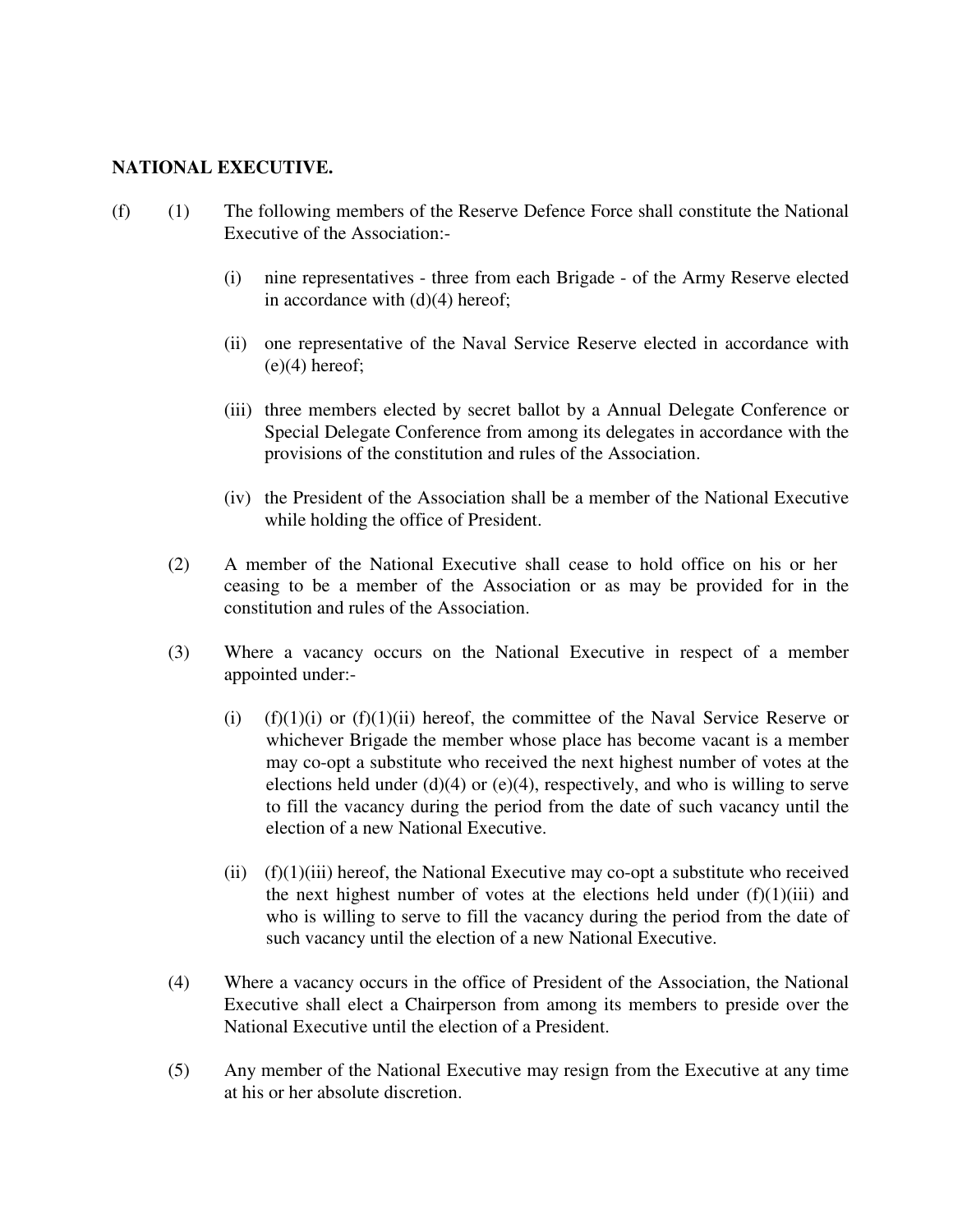- (6) Members of the National Executive elected in accordance with (1) hereof shall hold office from the conclusion of the relevant Annual or Special Delegate Conference.
- (7) Elections to the National Executive shall take place every two years in accordance with the constitution and rules of the Association.

# **ANNUAL DELEGATE CONFERENCES AND SPECIAL DELEGATE CONFERENCES**.

- (g) (1) The primary policy-making body of the Association shall be the Annual Delegate Conference or Special Delegate Conference.
	- (2) Each sub-unit, in the case of the Infantry and Artillery Corps, and each unit, in the case of the other Corps and Naval Service Reserve, may elect, in accordance with the constitution and rules of the Association, not more than one person to be a delegate to the Annual Delegate Conference and any Special Delegate Conference. Only delegates may vote at a Annual or Special Delegate Conference.
	- (3) Subject to the exigencies of the service, the Annual Delegate Conference shall be held every year in accordance with the constitution and rules of the Association. The Annual Delegate Conference may be deferred from any particular year, subject to the consent of the Minister to such deferral having been given.
	- (4) Subject to the exigencies of the service, a Special Delegate Conference may be called at any time by the National Executive and shall be called by that executive on the requisition of the majority of the committees referred to at (d) and (e) hereof, the majority of those present and voting in each of those committees being in favour of the calling of such conference.

# **PRESIDENT**.

- (h) (1) A Annual Delegate Conference or Special Delegate Conference shall elect the President of the Association who shall be a member of the Association and an elected delegate to the Conference.
	- (2) The President may resign from the office of President at any time at his or her absolute discretion.

#### **OFFICE HOLDERS OF THE ASSOCIATION**.

- (i) (1) The National Executive shall appoint a General Secretary who shall be a member of the Association. The appointment may be on a part-time or full-time basis.
	- (2) If the person so appointed is a member of the National Executive or a Brigade Committee he or she shall cease to be a member of such Executive or Committee.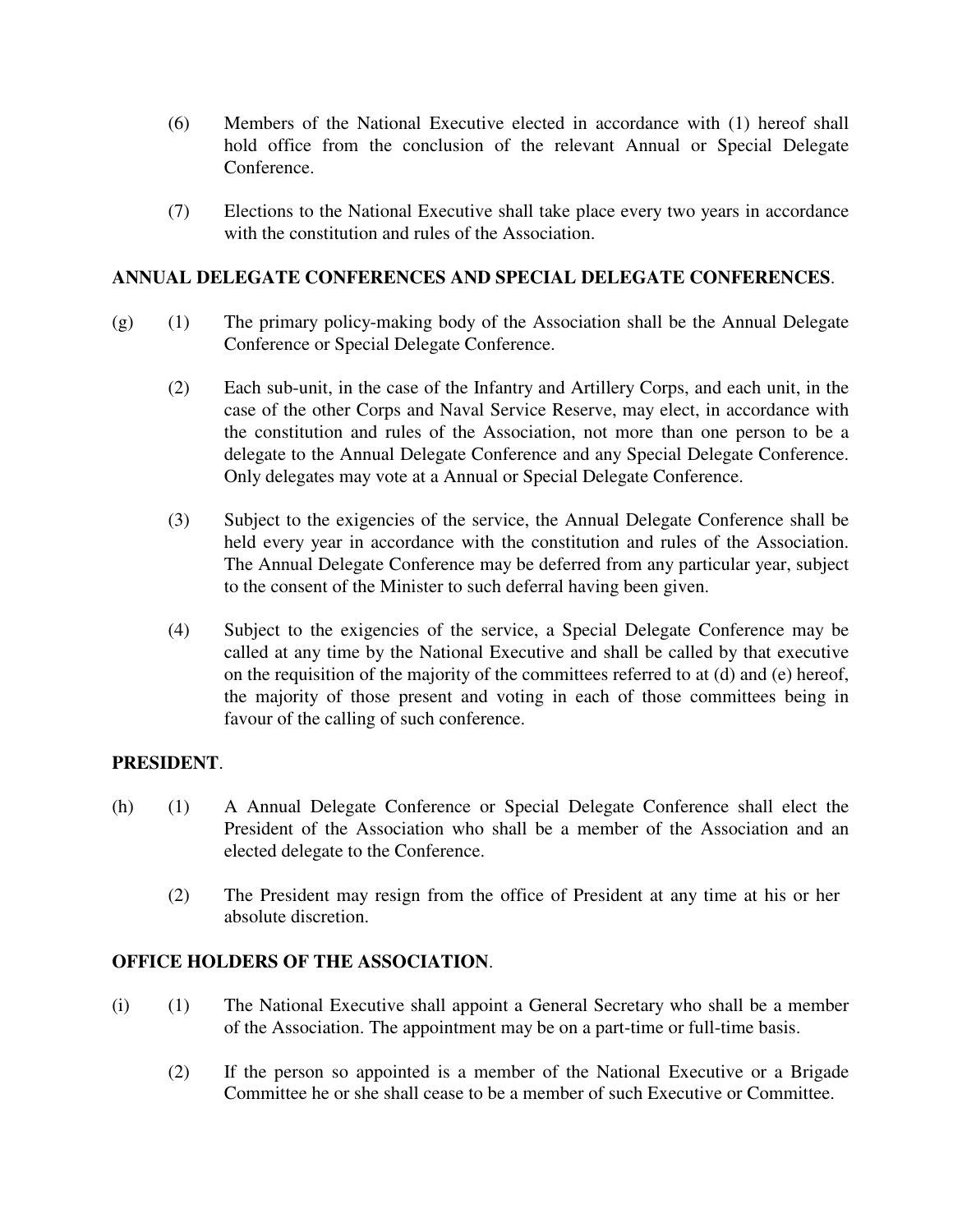# **SECOND SCHEDULE - SCOPE OF REPRESENTATION**

# **A. Remuneration under the following headings:-**

- (a) matters relating to
	- pay,
	- allowances, and
	- gratuities,

payable to members of the Army Reserve and the Naval Service Reserve;

- (b) the administration of pay, allowances and gratuities;
- (c) deductions from pay in respect of accommodation, rations and welfare services;

# **B. Other Conditions of Service and Career Development under the following headings:-**

- (d) criteria governing the entry of personnel into the Army Reserve and the Naval Service Reserve, other than the number of such personnel;
- (e) changes in systems of performance appraisal;
- (f) systems and general criteria governing promotion;
- (g) medical and dental benefits provided by the Department of Defence for members of the Army Reserve and the Naval Service Reserve following accidents arising out of their duties;
- (h) standards of training accommodation officially provided;
- (i) procedures for dealing with redress of wrongs and grievances;
- (j) the question of the provision of legal representation for members of the Army Reserve and the Naval Service Reserve against whom legal proceedings have been instituted arising out of their duties;
- (k) the application of the Safety, Health and Welfare at Work Act, 1989 to 2005;
- (l) the question of the recognition by outside bodies of training and qualifications gained in service;
- (m) changes in retirement ages and the procedures regarding voluntary retirement, resignation or discharge;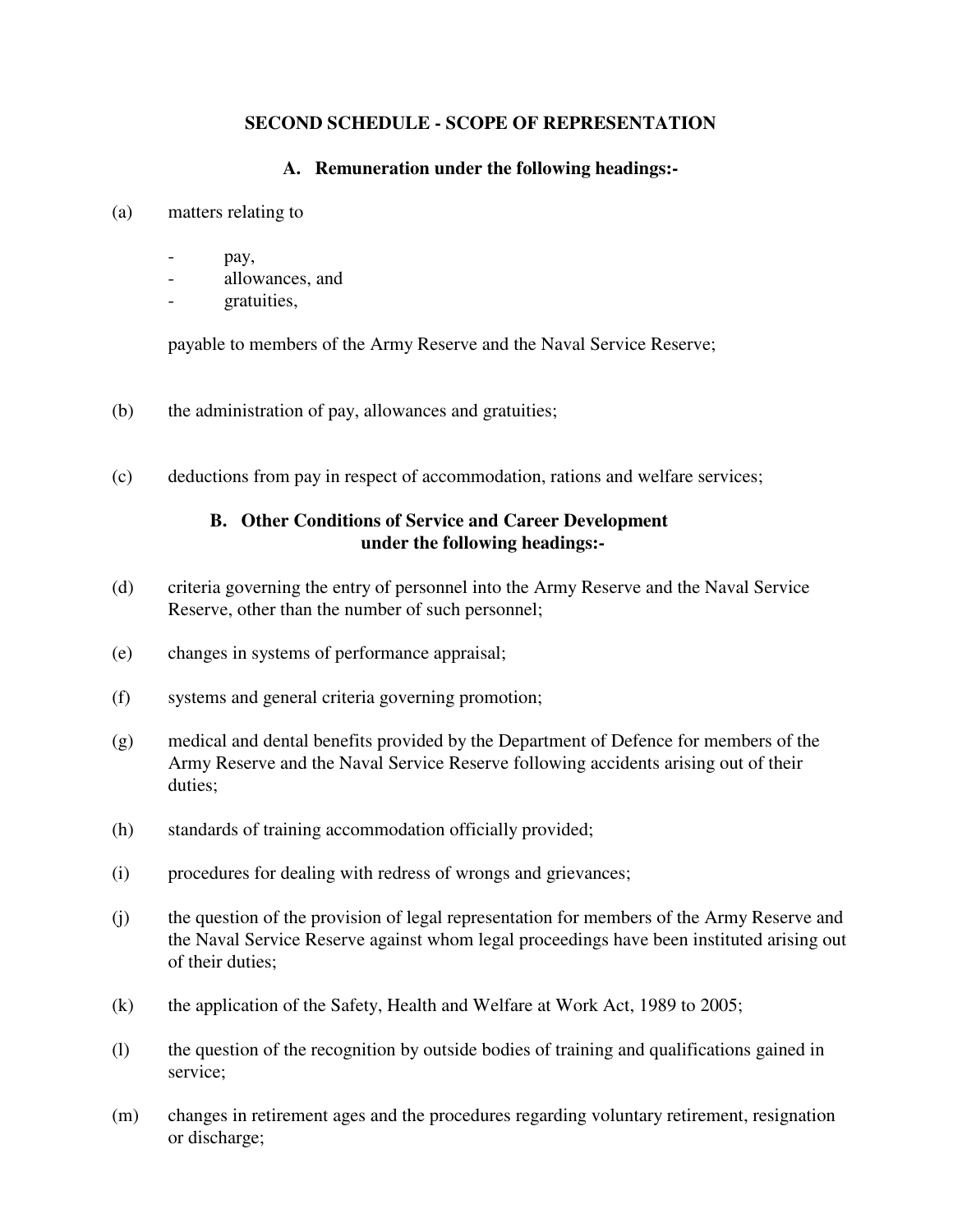- (n) the application to members of the Army Reserve and the Naval Service Reserve of legislation which affects matters coming within the scope of representation;
- (o) (1) amendments to the Defence Acts, 1954 to 2006,
	- (2) amendments to Defence Force Regulations,
	- (3) amendments to General Routine Orders, and
	- (4) implementation of reports,

which come within the scope of representation;

(p) clothing and items of personal equipment (other than weapons);

# **C. Association Affairs under the following headings:-**

- (q) the principles governing the conduct of the Association's affairs and the manner in which members would best be represented;
- (r) any of the provisions of these regulations and/or of the constitution and rules to be approved, ratified and adopted under paragraph 14; and
- (s) any other matter which the Minister may specify following consultation with the Association.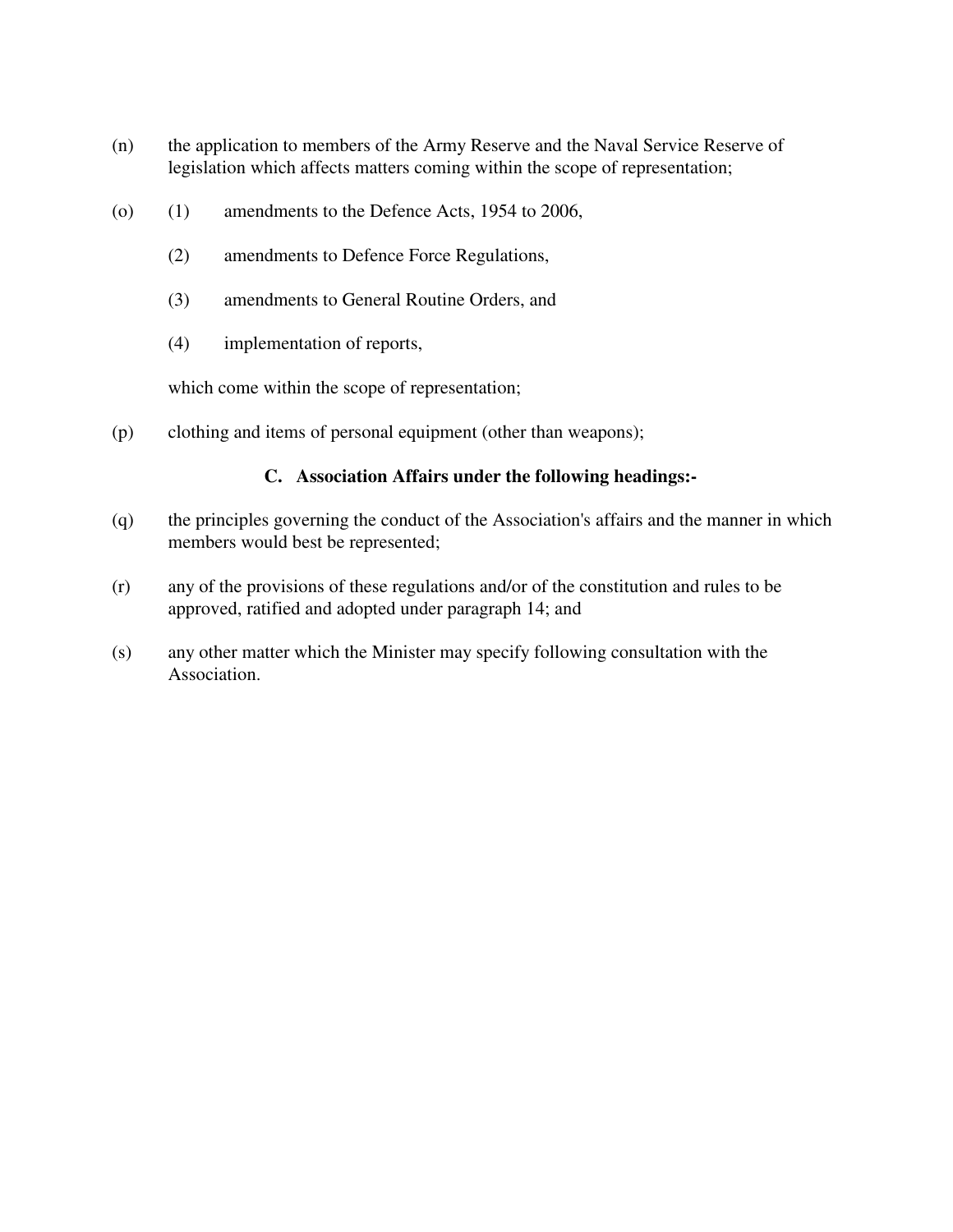# **THIRD SCHEDULE - ACCOUNTS.**

# **I. ACCOUNTS**.

- (a) The National Executive of the Association shall cause proper books of account to be kept relating to:-
	- (1) all moneys received and expended by the Association and all matters in respect of which such receipts and expenditure arises; and
	- (2) the assets and liabilities of the Association.
- (b) Proper books shall not be deemed to be kept if there are not kept such books of account as are necessary to give a true and fair view of the state of the Association's financial affairs and to explain its transactions.
- (c) The books of account shall be kept at such place as the National Executive of the Association may determine and shall at all reasonable times be open to the inspection of the members of the Association.
- (d) The Association shall supply to the Minister such information as he may from time to time require regarding its financial affairs.
- (e) The National Executive of the Association shall at some date not later than 12 months after its establishment and subsequently once at least in every calendar year cause to be made out and publish an income and expenditure account and balance sheet for the period, in the case of the first account, since the establishment of the Association and, in any other case, since the preceding account, up to the 31st day of December. The income and expenditure account and balance sheet shall be published together within 90 days of the end of the period to which they relate.
- (f) The annual income and expenditure accounts for the preceding year shall be laid before the Annual Delegate Conference of the Association. The relevant balance sheets and the auditors' reports shall be annexed thereto.
- (g) A copy of every income and expenditure account and balance sheet which is to be published by the National Executive together with a copy of the auditors' report shall be sent to the Minister, within 90 days but no later than 1 May each year, and be made available, on request, to every member.

# **II. AUDITORS**

(a) The Association shall at each Annual Delegate Conference appoint an auditor or auditors to hold office from the conclusion of that conference until the conclusion of the next Annual Delegate Conference.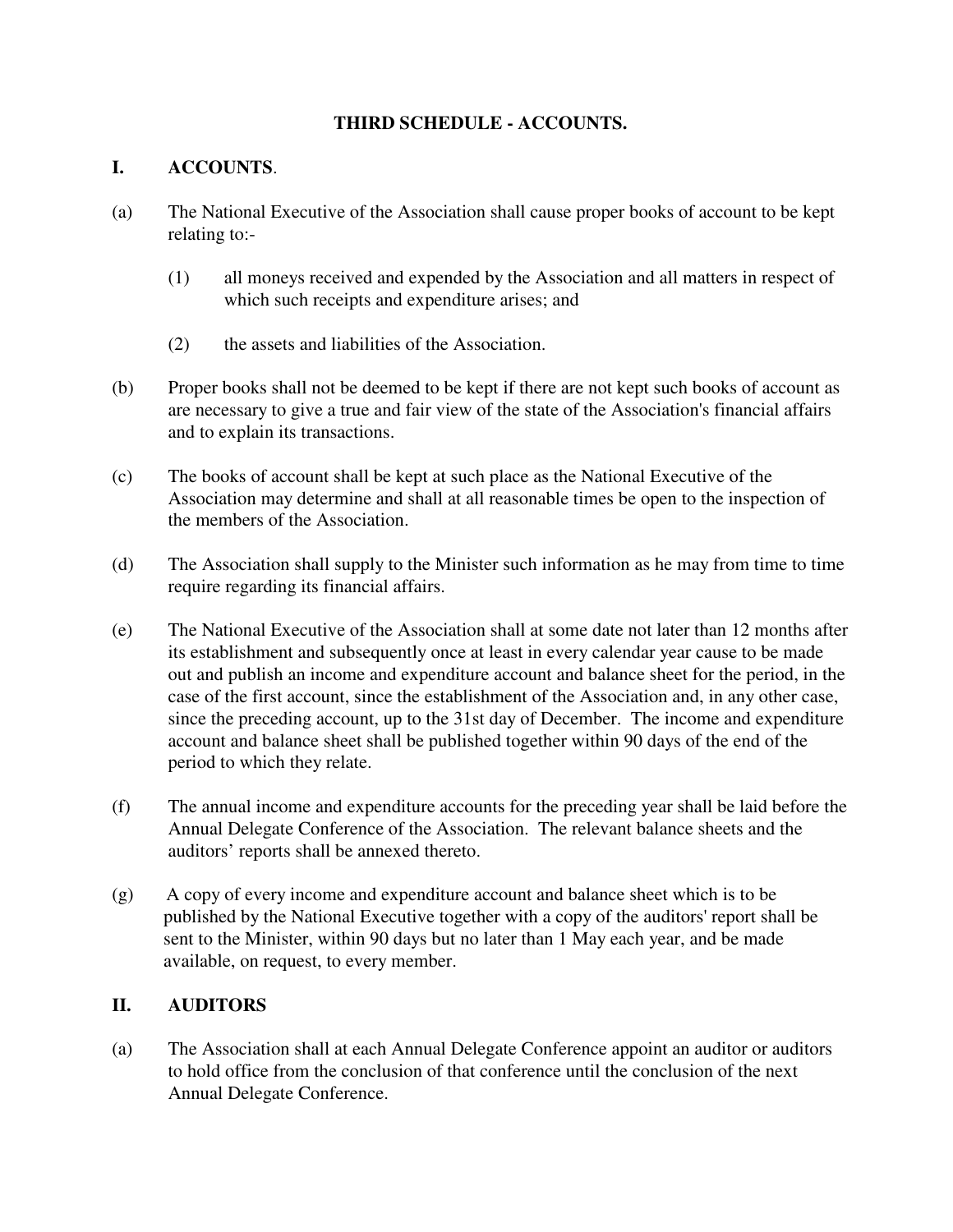- (b) Where, at a Annual Delegate Conference, no auditors are appointed or re-appointed, the Minister may nominate a qualified person who shall be appointed as auditor by the Association to fill the vacancy.
- (c) The first auditors of the Association may be appointed by the National Executive at any time before the first Annual Delegate Conference and auditors so appointed shall hold office until the conclusion of that conference.
- (d) The National Executive of the Association may fill any casual vacancy in the office of auditor, but while any such vacancy continues, the surviving or continuing auditor or auditors, if any, may act.
- (e) A person shall not be qualified for appointment as auditor of the Association unless that person is qualified for appointment either as auditor of a company or as a public auditor in accordance with the provisions of the Companies Acts, 1963 to 1990 or any other relevant enactment for the time being in force. A member or servant of the Association shall not be eligible for appointment as auditor of the Association.
- (f) The auditors shall make a report to the members on the accounts examined by them and on every balance sheet laid before the Association in Delegate Conference during their tenure of office and the report shall contain statements as to -
	- (i) whether they have obtained all the information and explanations which to the best of their knowledge and belief were necessary for the purposes of their audit;
	- (ii) whether, in their opinion, proper books of account have been kept by the Association, so far as appears from their examination of those books;
	- (iii) whether the Association's balance sheet and income and expenditure account dealt with by the report are in agreement with the books of account; and
	- (iv) whether, in their opinion and to the best of their information and according to the explanations given to them, the said accounts give a true and fair view -
		- (A) in the case of the balance sheet, of the state of the Association's affairs as at the end of its financial year; and
		- (B) in the case of the income and expenditure account, of the income and expenditure for its financial year.
- (g) The auditors' reports shall be read at the Annual Delegate Conference of the Association and shall be open to inspection by any member.
- (h) Every auditor of the Association shall have a right of access at all reasonable times to the books and accounts and vouchers of the Association and shall be entitled to require from the National Executive of the Association such information and explanations as he thinks necessary for the performance of his or her duties as auditor.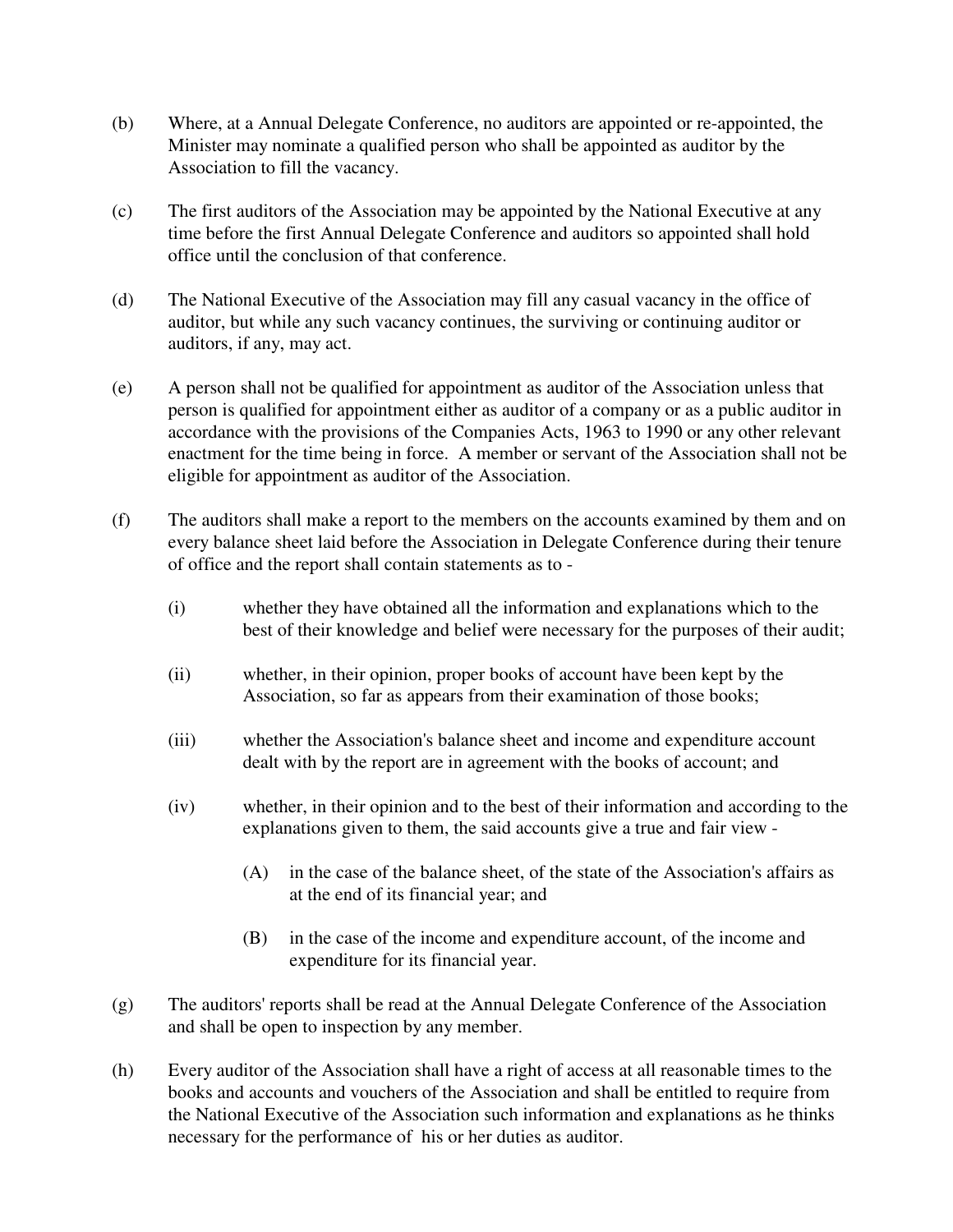(i) The auditors of the Association shall be entitled to attend any Delegate Conference of the Association and to receive all notices of and other communications relating to any Delegate Conference which any member of the Association is entitled to receive and to be heard at any Delegate Conference which they attend on any part of the business of the Conference which concerns them as auditors.